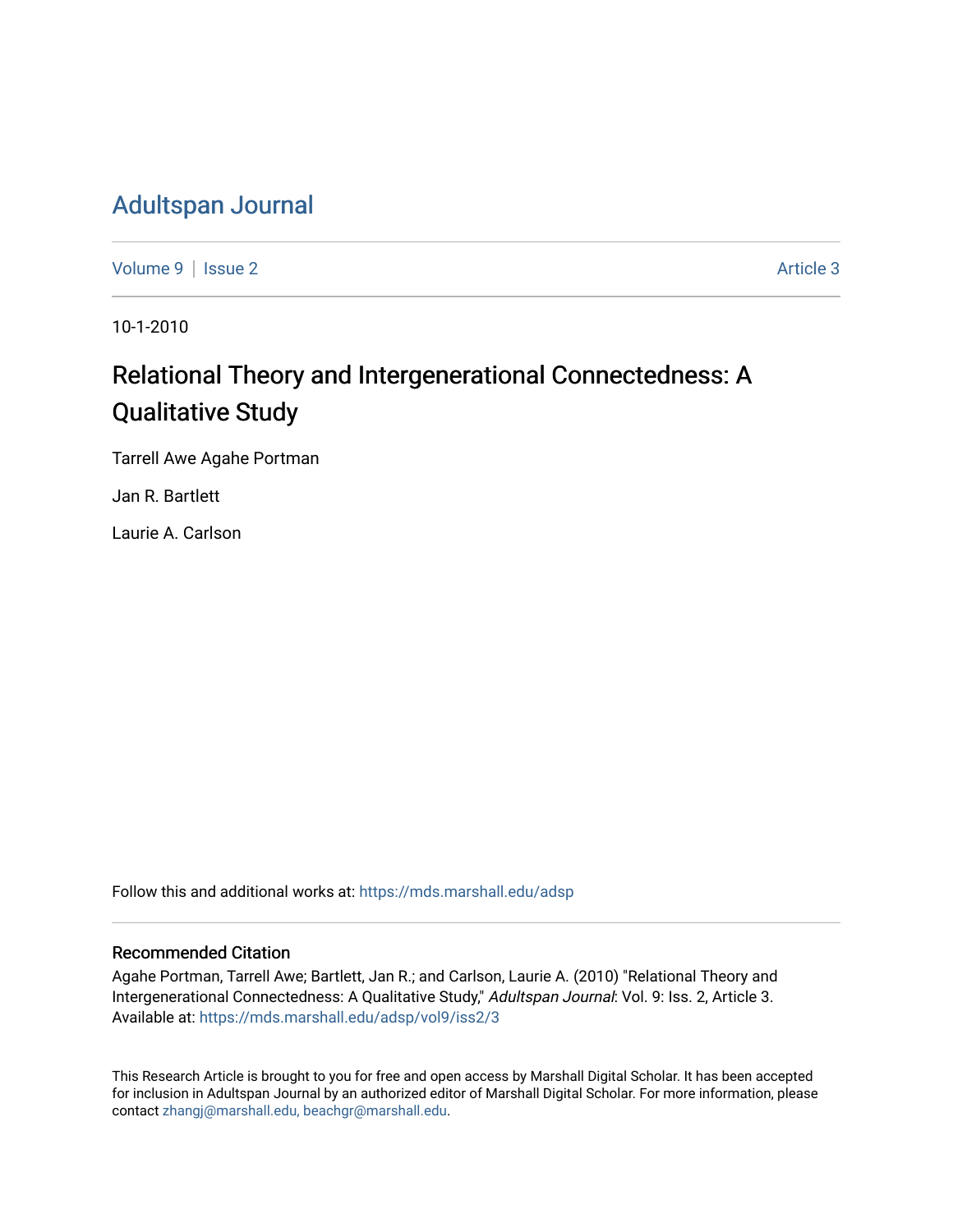# **Relational Theory and Intergenerational Connectedness: A Qualitative Study**

## **Tarrell Awe Agahe Portman, Jan R. Bartlett, and Laurie A. Carlson**

*Relational theory encourages women to be connected in relationships. The authors used qualitative methodology to explore the interactions of a nonfamilial intergenerational group of 7 female adolescents (13–15 years) and 5 older women (62–80 years) in a structured retreat. Findings indicated that the participants experienced increased connectivity and feminine identity.*

Feminist scholars have promoted relational theory as a more inclusive approach to therapeutic change (Gilligan, 1982; Goldner, 2002; Jordan, Kaplan, Miller, Stiver, & Surrey, 1991; Miller, 1976). These same theorists have advocated the concept that the female sense of self is relational, and this relational connection is a crucial aspect of a woman's identity. Jean Baker Miller (1976) articulated a theory of women's psychology based on relation and connection. Her life experiences led her to embrace the need for women to have affiliations and opportunities for intellectual and creative self-expression. This, in turn, resulted in her development of relational theory, which promotes feminine developmental tasks through relational contexts.

We developed this qualitative study to examine how a group of adolescent and older adult females might develop relationships through the sharing of life stories and future plans. We used an intergenerational group to establish connections between five older women and seven female adolescents through their discussion of female developmental issues. Participants were not related and had no acquaintance with each other outside of same-age peer groups. A weekend retreat brought the participants together for 48 hours. The older women shared with the adolescents personal experiences from their lives, spent time building

*Tarrell Awe Agahe Portman, Department of Counseling, Rehabilitation, and Student Development, University of Iowa; Jan R. Bartlett, Department of Educational Leadership, Counseling, and Postsecondary Education, University of Northern Iowa; Laurie A. Carlson, Department of Counseling and Career Development, Colorado State University. Correspondence concerning this article should be addressed to Tarell Awe Agahe Portman, Department of Counseling, Rehabilitation, and Student Development, College of Education, University of Iowa, N338 Lindquist Center, Iowa City, IA 52242 (e-mail: tarrell-portman@uiowa.edu).* 

*© 2010 by the American Counseling Association. All rights reserved.*

 $\ddot{\phantom{a}}$ **88 ADULTSPAN***Journal Fall 2010 Vol. 9 No. 2*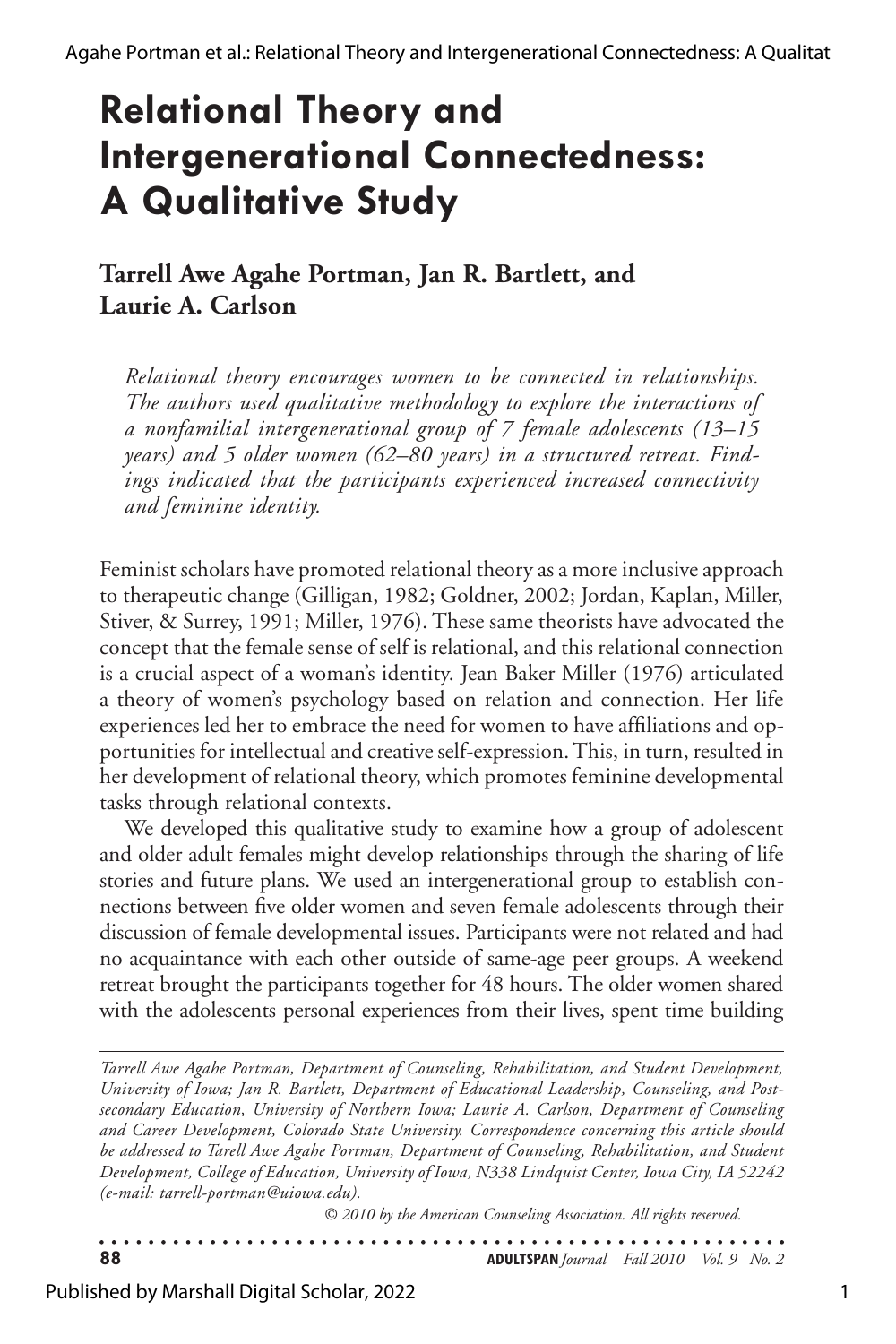relationships, and established connections during the retreat. The adolescents discussed, described, and reflected their own experiences by sharing their own journeys. This article discusses literature relevant to women's developmental issues, the design for the intergenerational storytelling group retreat, and the information learned through the analysis of qualitative data that was gathered.

#### **CONCEIVING THE IDEA FOR THIS STUDY**

During a clinical internship on an inpatient geriatric psychiatric unit in a large hospital, the second author provided counseling to older women. Groups were conducted twice a week at this facility. Bits and pieces of the older women's personal stories began to emerge and were shared within the group. For these women, personal exchanges in the group setting appeared to be a healing encounter, as suggested by Banks-Wallace (1998). As the groups progressed, these women were asked if they shared their stories with the young people in their respective families. The most frequent answer was no. The women expressed that young people today were too busy. In addition, the women reported they were reluctant to think that anyone would be interested in hearing about their life. The writer Alex Haley said, "The death of an old person is like the burning of a library" (Pipher, 1999, p. 11). In a similar vein, the Omaha Tribe believes that "when you lose an older person, we lose our history. They teach us our songs, keep our language" (Pipher, 1999, p. 288). These sentiments ring true. A wealth of rich information and experiences represented by the women in these groups was being lost because of intergenerational disconnection. It was sad to think that no one else would hear about the experiences of these women.

Reflection on these sentiments of the older adult women combined with professional experience in counseling female adolescents with heightened anxiety and stress issues inspired the concept for a research project. What would happen if an environment were created providing both groups of females with the opportunity to share their individual stories? Would they develop a connection? Would the adolescents gain insight concerning their impending developmental issues through hearing the stories of the older women? The value of linking adolescents with older women through the art of storytelling, especially focused on the confusing and complex issue of female development, was intriguing and deserved consideration. This experience with these magnificent older women from the hospital led to the conceptualization of an intergenerational storytelling group experience.

#### **PREPARING FOR REALIZATION OF THE STUDY**

After the conception of the idea for the study, our thoughts turned to exploring relevant literature to gain knowledge concerning the current scholarly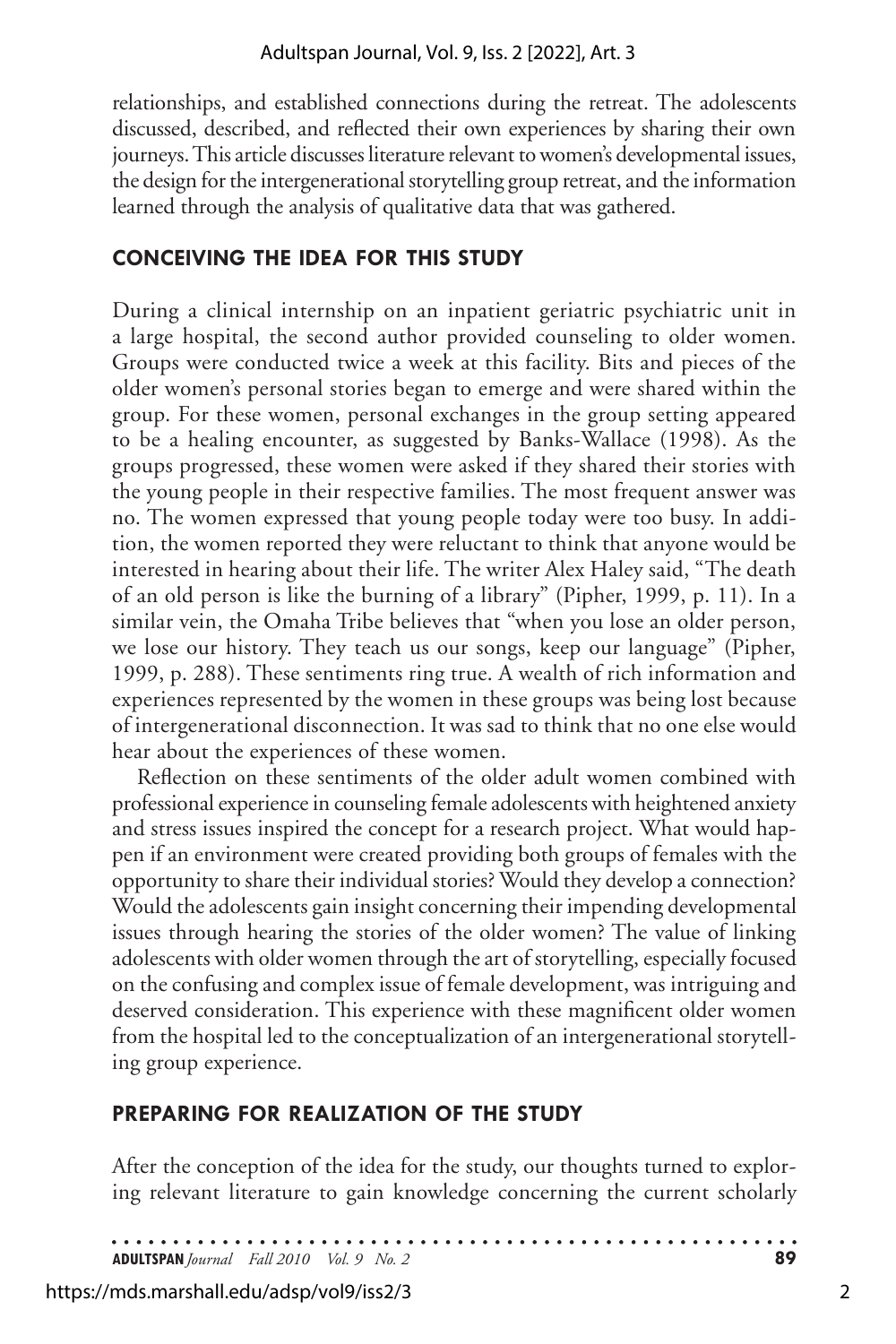dialogue on both women and female adolescents. A review of this literature is provided to allow understanding of the conceptual and philosophical markers that guide this study.

#### **Female Adolescents and Women**

Female adolescents in U.S. society are confronted daily with challenges that erode their self-esteem and create a variety of alarming problems, such as the increase in teen pregnancy, underachievement, drug and alcohol use, suicide ideation and attempts, self-mutilation, and eating disorders (Santrock, 1997). Current research indicates the influence of American culture as a source of many of the problems confronting girls and young women during puberty and adolescence (Miller & Stiver, 1997). Girls and young women are often discontent with themselves, trying to emulate the images portrayed in the media and experiencing increased self-dissatisfaction (Portman & Herring, 2001; Tiggemann & Pickering, 1996). These factors are often compounded by the increasing segmentation and isolation of generations and families through the breakdown of communities (Pipher, 1999).

Many children experience the stress of constant rushing from one place to another, parents "feel isolated and overwhelmed," and older people in U.S. society "go days without talking to anyone" (Pipher, 1999, p. 306). Frequent personal connections and relationships within a community of neighbors and family members often no longer exist, or at a minimum, have deteriorated. Some researchers and theorists stress the central role that relationships play in the growth and development of girls and women (Belenky, Clinchy, Goldberger, & Tarule, 1997; Brown & Gilligan, 1992; Gilligan, Rogers, & Tolman, 1991; Jordan et al., 1991; Miller, 1976; Taylor, Gilligan, & Sullivan, 1995). These authors have stated that being in connection with others is vital for healthy development.

Research has suggested that girls have difficulty expressing opinions, emotions, or thoughts confidently and without fear of being judged (Gilligan, 1982). Gilligan (1982, p. 23) referred to this as *voice*, defined as the full expression of one's self as it relates to thoughts, emotions, and behaviors. To access their voice, women and girls should be empowered to speak openly and without apprehension about their opinions, feelings, and thoughts (Belenky et al., 1997; Brown & Gilligan, 1992; Gilligan et al., 1991; Taylor et al., 1995).

Women and female adolescents often "silence themselves in relationships rather than risk open conflict or disagreement that might lead to isolation or to violence" (Brown & Gilligan, 1992, p. 3). This situation might lead many female adolescents, and eventually women, to experience the lifelong effects of disconnection (Miller & Stiver, 1997; Portman & Garrett, 2005). This disconnection may be manifested in depression, anxiety, or isolation (Miller & Stiver, 1997). Some authors have suggested that the voice returns when a woman reaches age 50, a point at which women often feel more empowered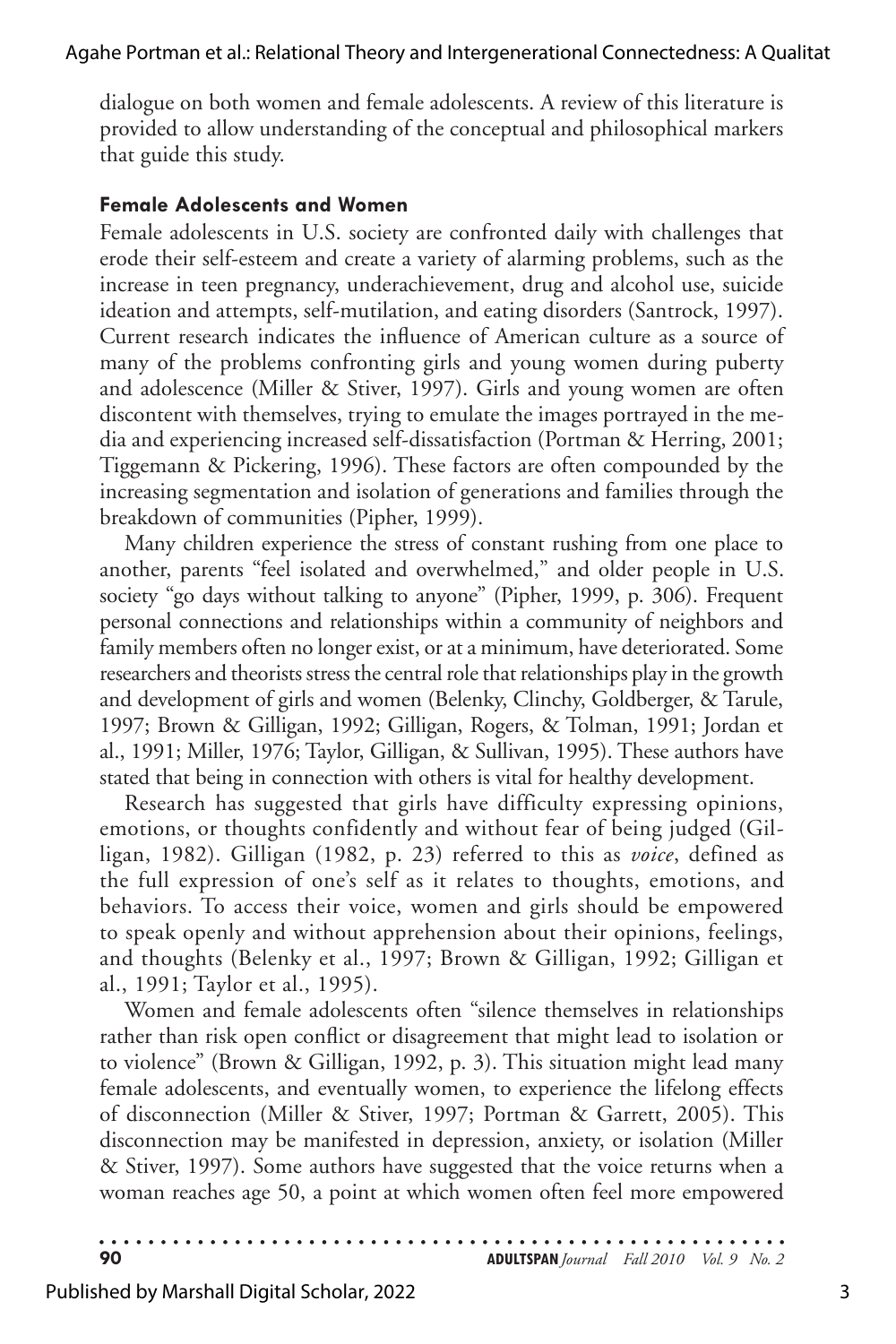(Belenky et al., 1997; Estes, 1995; Hinchman & Hinchman, 1997; Thomas, 1997). What would be the outcome if younger women were exposed to older women who have regained their voice?

When Surrey (as cited in Jordan et al., 1991, p. 38) addressed the elements of a relational theory of development, she stated five key components.

- 1. Critical relationships would be seen as evolving throughout the life cycle in a real, rather than intrapsychic form.
- 2. To account for the capacity to maintain relationships with tolerance, consideration, and mutual adaptation to the growth and development of each person.
- 3. To account for the ability to move closer to and further away from other people at different moments, depending on the needs of the particular individual.
- 4. To explore the capacity for developing additional relationships based on broader, more diversified new identifications and corresponding patterns of expanding relational networks.
- 5. Examine the potential problems and vicissitudes inherent in the development of these relational capacities.

Our research examined the concepts of self-in-relation in the context of intergenerational storytelling and personal narratives as it relates to Surrey's fourth concept, which is the capacity to develop meaningful relationships and connections through a diverse network that exists outside the family. The aim of our study was to discover the reported meaning of this type of connection for female adolescents as it related to issues of female development. The telling of stories to relate personal experiences (Estes, 1995; Knudson-Martin, 1995), assisted both the younger and the older women in retrieving those aspects of self that had been forgotten or had not been nurtured, as stated by Brown and Gilligan (1992). In addition, the experience of reclaiming their stories and sharing them with others heightened the older women's sense of responsibility and empowerment, in recognition of their having had a sense of their life as meaningful in the world (Hinchman & Hinchman, 1997).

## **Intergenerational Disengagement**

In her book published in 1970, Margaret Mead reflected on a White House conference on children that had occurred in the 1950s. Mead's main concern in the 1950s was the tremendous change brought to American culture by the impact of television, the tragedy of World War II, and the huge question mark of the future. However, by 1970, Mead's concern changed to the lack of commitment of youth to the past, present, and future. Mead suggested that there was a necessity for youth to come to terms with the past and the present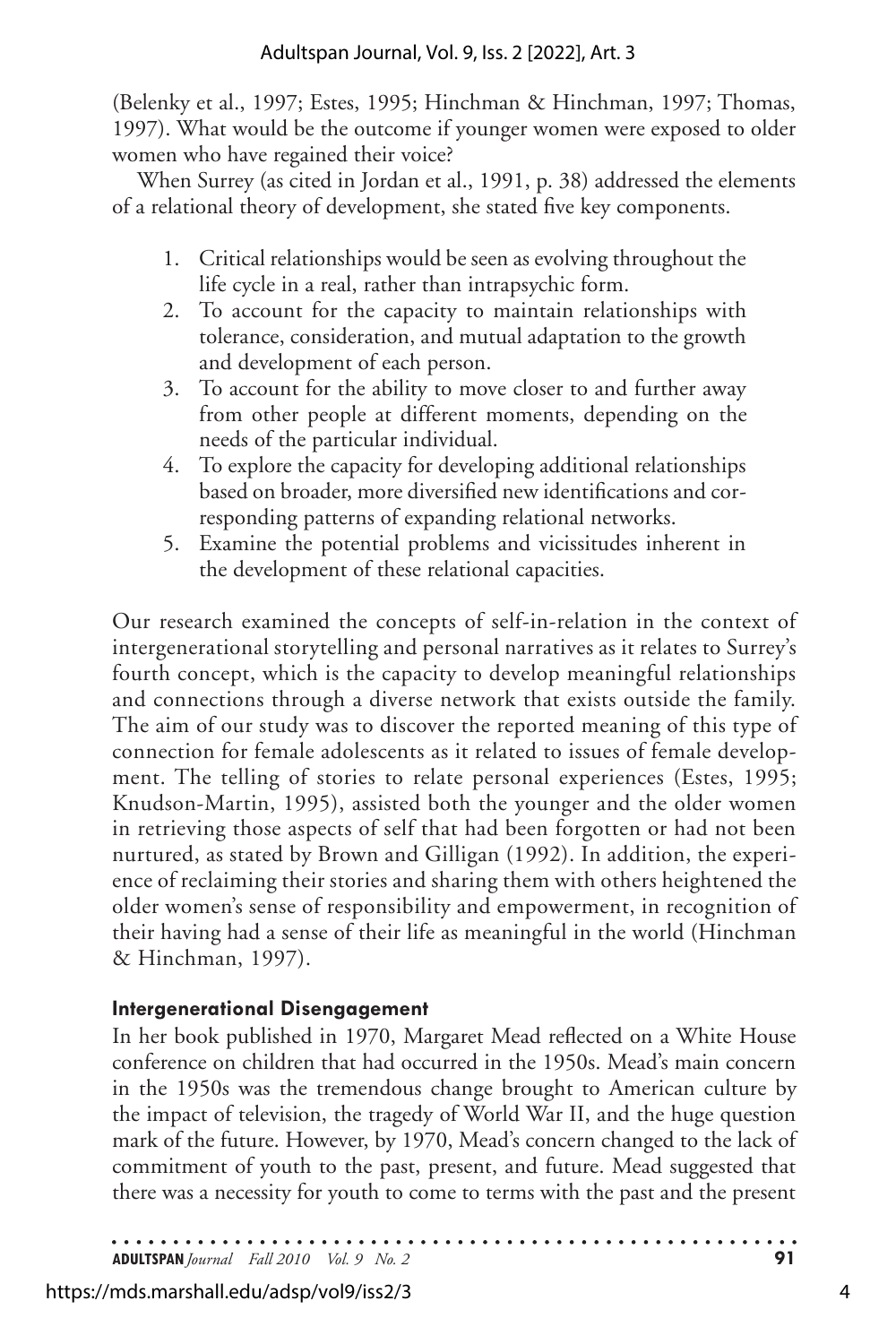and that only then would there be a future for the oldest and the youngest of human beings who share this world. Mead was the first to write about the disengagement between the generations as she described three societal trends (Mead, 1970) described as follows.

In the *post-figurative culture*, prior to the industrial revolution, older adults had the highest status, children learned from them, and the future was a repetition of the past (Mead, 1970). In the *co-figurative culture*, prevalent after the industrial revolution, adults and children learned primarily from their peers. The co-figurative society is one in which no grandparents are present: "The past, once represented by living people, becomes shadowy, easier to abandon, and to falsify in retrospect" (Mead, 1970, p. 44). In the *pre-figurative culture*, older adults learn from the children because the children inhabit a world that the older adults have never experienced (Mead, 1970). One can clearly see the trends of the last two cultures in society today (i.e., co-figurative and prefigurative) Mead (1970) stated, "It is only with the participation of the young, who have the knowledge, that we can build a viable future" (p. 88).

Currently, the trend of disengagement between the generations has escalated. Families may face disengagement because they live across geographic distances or they lack day-to-day contact with one another (Hargrave & Anderson, 1992). Kotre (1996) maintained, "We are fast losing the sense of historical continuity, the sense of belonging to a succession of generations originating in the past and stretching into the future" (p. 1). Sharing the power of personal stories between generations may have reached an all-time historical low within the American dominant culture. When generations are separated into agespecific or life-stage-specific communities, the needs of each generation, and arguably the overall society, may not be met. Reconnecting youth with older adults has many positive benefits (Larson, 2006). "Segregated societies are intellectually stagnant and emotionally poisoned. Only when all the ages are welcome into the great hoop of life can a culture be a healthy one" (Pipher, 1999, p. 306).

## **METHOD**

Social phenomena are complex, thereby requiring that related theory be conceptually dense and account for variations within research projects (Strauss & Corbin, 1996). This study used heuristic inquiry within a grounded theory (emergent) design. We used heuristic inquiry, which means "to discover," as the process for systematic observation of and dialogues with self and others (Patton, 1990). Because of the complex nature of emerging themes related to self-knowledge, self-expression, and interconnection, heuristic inquiry was the most suitable method of sense-making for this study. Heuristics can lead to depictions of essential meanings and may involve reintegration of derived knowledge that is a synthesis of intuition and tacit understanding, but it also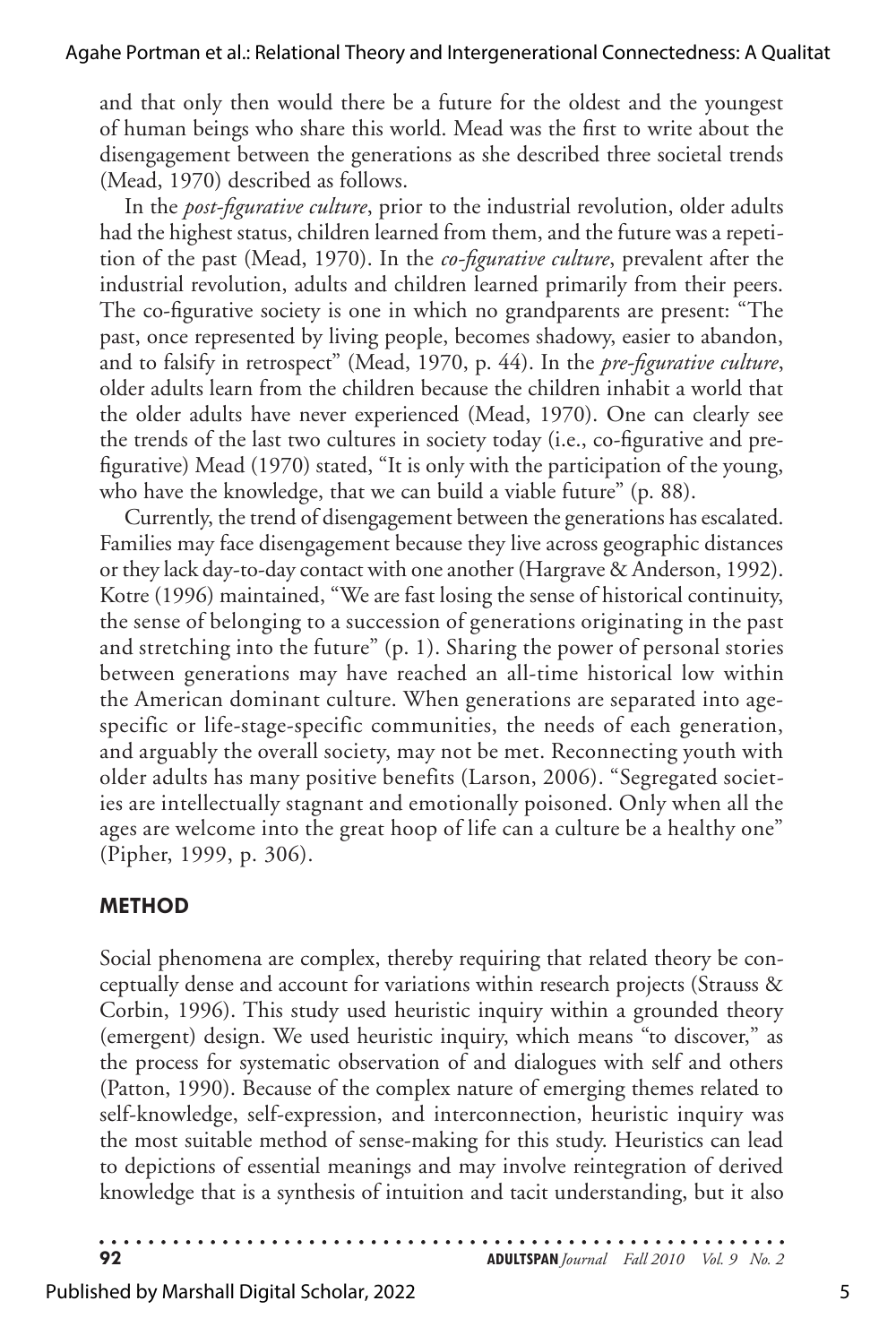involves the passionate quest for meaning by the researcher who is involved with and in connection with the study participants (Moustakas, 1990). These essential meanings and this derived knowledge characterized the meaning of the storytelling experience for the adolescents and older women through our use of emergent design. Emergent design also allowed for a certain degree of maneuverability during interviewing of the study participants as important concepts developed. The concepts that emerged from the study included relationship building, developing connection, empathy, and the capacity for additional relational networks outside the family.

#### **The Retreat Experience**

Imagine a group of older women and female adolescents gathered in a large room with wooden floors and a stone fireplace on a cold February afternoon. None of the individuals are related to one another, and most are meeting for the first time. The lodge, built during the 1930s, is nestled in the woods on a mountaintop, creating a sense of isolation from the outer world. The furnishings are sparse but adequate. In the beginning, the women and the adolescents sit with those of their age group, but that division begins to blur as time passes.

The preceding description provides a glimpse into the retreat central to this study. The retreat began on a Friday afternoon at 4:00 p.m., and parents came for the adolescents on Sunday between 3:00 p.m. and 4:00 p.m.. The structure of the retreat provided opportunities for interactions between the adolescents and the older women in a variety of contexts. Storytelling involved the sharing of personal stories by the older women about their youth, and through the course of the weekend they shared much about their life experience. Several authors have written of the strength that emerges from shared stories (Crimmens, 1998; Divinyi, 1995; Gersie, 1997; Monk, 1998; Parry, 1997; Peake, 1998; Rybarczyk & Bellg, 1997). Throughout the schedule of the retreat, certain times were designated as *story time*. During these allocated times, topics were introduced for discussion. Both the older women and the adolescents spoke freely on the topics. The topics were chosen with the direct intent of providing opportunities for the discussion of issues related to female development. Chairs and couches were rearranged into a circle during story time so the group members could see and hear each other easily. The time for these discussion groups was 60 to 90 minutes.

The initial story time occurred during the first gathering of the group. For this occasion only, as an icebreaker, each participant was asked to speak up in turn and share a favorite childhood fictional story. After this first exchange of sharing, participants were then asked to share a personal story from their childhood. From this point on, participants were free to speak when they wished and were under no pressure to participate in the group sessions. The other topics for story time were menarche and puberty, fun, work, dating, fashions, and sports. During the final gathering, the older women and adolescents worked together in small groups to process the retreat experience, and then the large group met for further discussion.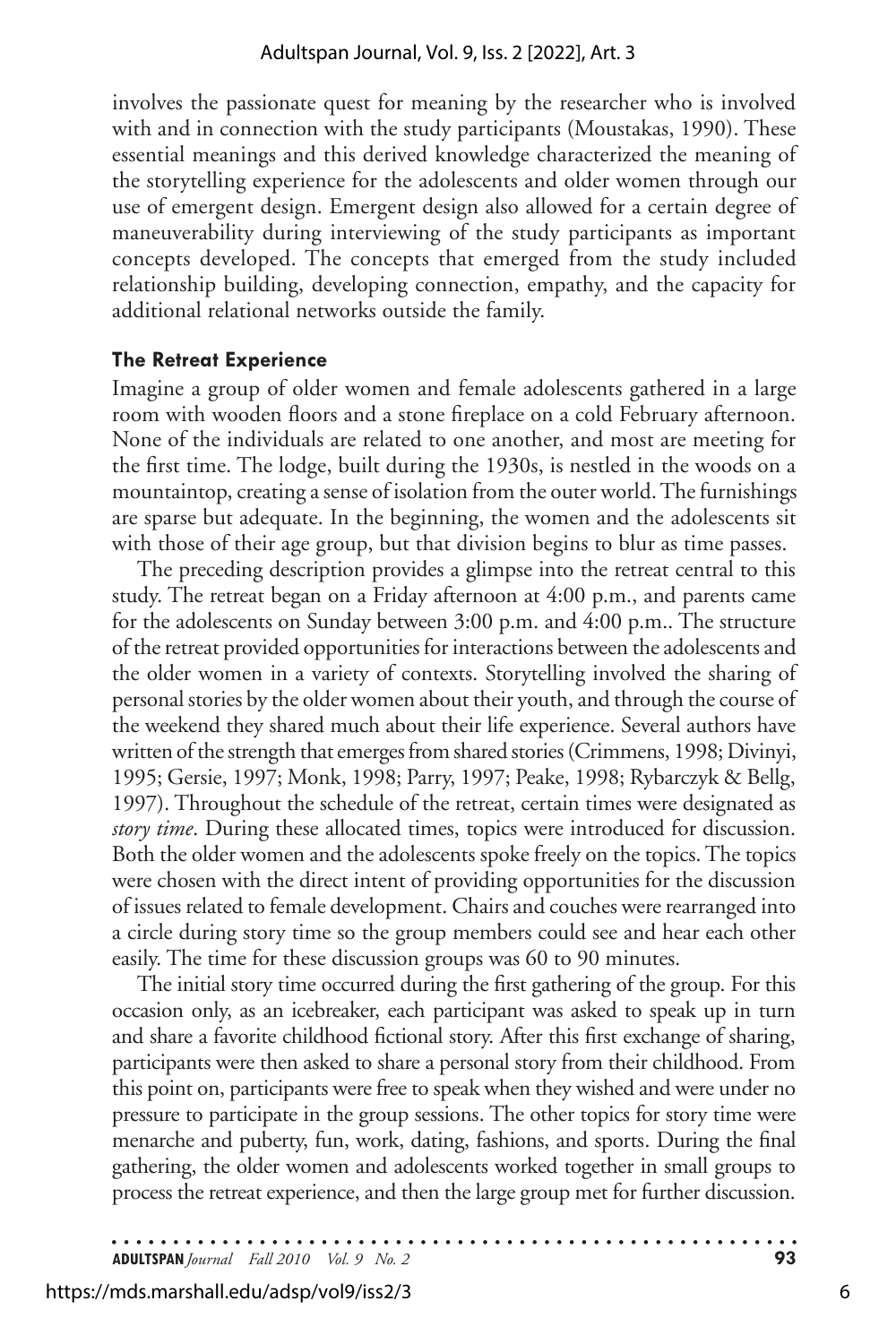Other discussions during the weekend occurred after watching one of two films on Friday and on Saturday evening: *Fried Green Tomatoes* (Avnet & Lear, 1991) and *How to Make an American Quilt* (Pillsbury & Sanford, 1995). Both of these films were chosen because they involved relationships and bonds that developed among women across generations. The two films modeled in a small way the connections and sharing that the retreat was attempting to create. A minilecture on women in history was presented and discussed following the films. Lectures focused on Hildegard von Bingen from the 11th century and Hypatia of Alexandria from the 4th century. Hildegard and Hypatia were chosen because of the status they held in their communities; their intellectual and scholarly accomplishments; and the fact that although their stories were not well known, their contributions were significant. The concept of "his story" was also discussed, referring to the construct and implications of the word *history*.

Unstructured time provided opportunities for private reflection, assimilation of new information, and journal writing. Participants spent much of the unstructured time playing music, dancing, singing, sharing old pictures, eating, and talking together. A piano was located in the great room, and one of the young women brought her violin. The lodge had no telephone, computer, or cable service, so the television was only used to show the films. Activities that promoted healthy and positive attitudes through physical and artistic expression were structured into the retreat. Activities included morning walks, yoga, dance, music, and a yarn spinning demonstration. Incorporated into the retreat were the personal skills and knowledge of those women who wished to share these with the group. One woman shared her skills in painting and quilting, and another woman demonstrated the technique and then led the group in making clay doll heads, which were then baked in the oven. During the activities, the adolescents and women learned and practiced new skills, which involved elements of risk taking. Initially, some were reluctant to participate, but as time went on they experienced some success and were more willing to try new things.

#### **Participants**

Eighteen adolescents and 20 women were interviewed for participation in the intergenerational storytelling group retreat. The final participants were seven female adolescents between the ages of 13 and 15 years and five women between the ages of 62 and 80 years. We used purposive sampling to recruit and select information-rich participants for this study. Patton (1990) stated that purposive sampling illuminates the questions under study. This type of sampling maximizes the "investigator's ability to devise grounded theory that takes adequate account of local conditions, local mutual shapings, and local values (for possible transferability)" (Lincoln & Guba, 1985, p. 40). Parental permission, individual consent, and individual releases were obtained for this study from participants. Insurance was purchased from the retreat center to cover the entire weekend of activities.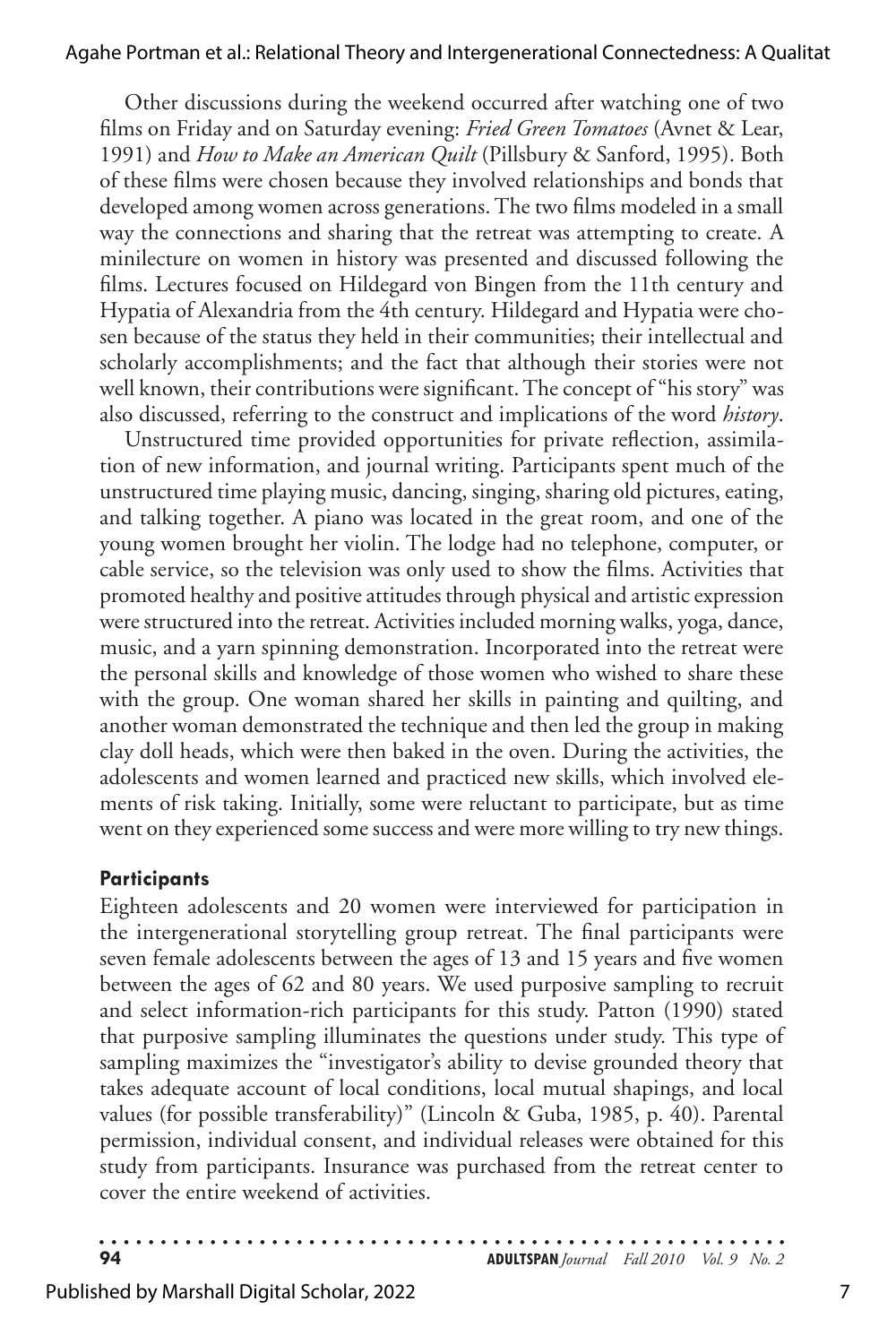#### Adultspan Journal, Vol. 9, Iss. 2 [2022], Art. 3

*Female adolescents*. The adolescents were selected for the study through contacts with three area churches, three school counselors in three different school districts, and the first author's personal contacts in the community. Their grade levels in school ranged from the seventh to the 10th grades. Criteria for recruitment and ultimate selection of the adolescent participants in the study were the following: willingness to participate in the retreat, willingness to share their thoughts and feelings in a journal, and few or no contacts with grandmothers or with extended generations in their family (i.e., women older than their mother). All of the adolescents who participated in the retreat had dealt with challenges in their life. Five of the seven adolescents had lived through divorce in their family. One young woman experienced the hardships of neglect from alcoholic parents and was placed in an adoptive home at the age of 5 years; another was adopted at birth, but her parents divorced and she subsequently lived with her mother. One participant came from a very simple and modest home and lived with strained family relations. Of the seven adolescents, four lived in a single-parent family, and only one lived with her biological mother and father. One adolescent had lived through divorce in her family and was the oldest of six children in a stepfamily, and another lived with her father, who was about to remarry. There was great diversity in the economic and educational status of the adolescent participants' families.

*Older female adults*. Regarding the selection of the older women, inquiries were made and flyers posted at two area churches and a temple, at an exclusive, affluent retirement community, and at a subsidized federal retirement housing neighborhood. Community contacts were also used. The criteria for selection of the women were a willingness to participate and to document their feelings and thoughts in a journal. The women also needed to be comfortable talking about their youth and experiences they had during their developing years. All of the women selected to participate were articulate and expressed an openness related to the topics to be addressed: menarche and puberty, fun, work, dating, fashions, and sports. They all stated that they were comfortable with the idea that the adolescents might ask them questions that were both related and unrelated to the discussion topics. The women brought pictures of themselves from their youth to share with the adolescents.

#### **The Substance and the Setting**

The substance and the setting for the intergenerational storytelling group retreat were unique. In the intimacy of the mountaintop retreat, the older women told their own stories about youth, dating, and the ways in which so many things were different when they were growing up, and yet some things seemed to remain the same. Full of vitality, intelligence, and occasional humor, the women recounted long-ago memories of menarche and growing to womanhood in a culture and a society very different from those of today. They talked about important things, about life itself. They shared the ways that families managed and survived dur-

**ADULTSPAN***Journal Fall 2010 Vol. 9 No. 2* **95**

#### https://mds.marshall.edu/adsp/vol9/iss2/3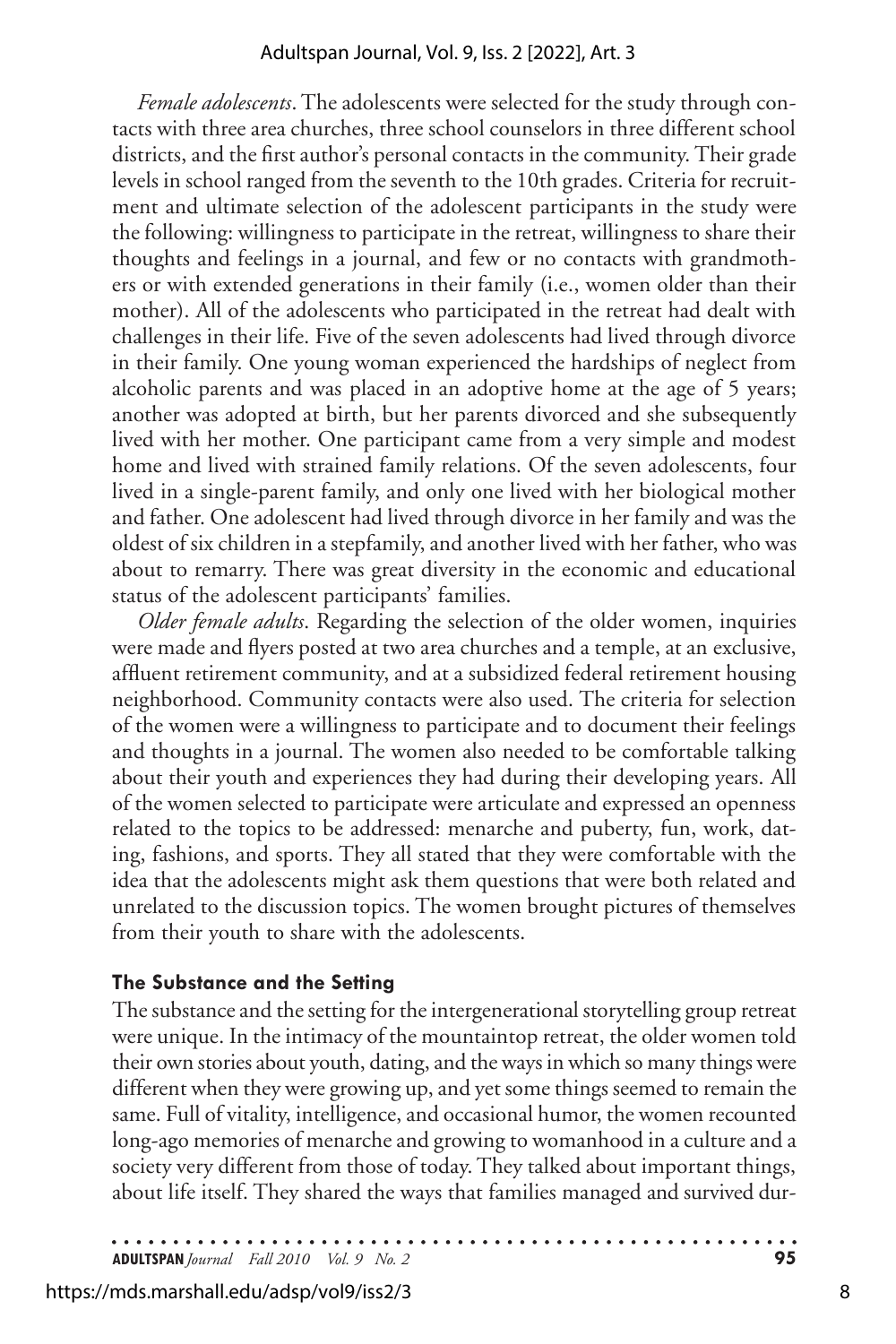ing the hardships and challenges of the Depression and World War II. They shared simple stories, for example, one story about a pretty piece of fabric bought for 25 cents to make a special dress long ago. But much more was learned from the actual sharing than from the price of fabric. After the sessions, the younger women had an expanded sense of what it meant to be female and a growing sense of self-pride and comfort with themselves and with others. They had the opportunity to listen, to speak, and to be heard; they each found their individual voice.

## **Data Collection**

Contact with the participants covered a 3-month period, from mid-January through the end of March, and included the intense 2-day retreat. Data collection was based on three in-depth interviews, 18 hours of videotape, case notes, and other documentation from the retreat. In addition, the participants were given a journal to record their thoughts and feelings during the retreat. The participants kept their journals until the second interview, when these data were collected. Once they were collected and the data retrieved from them, journals were returned to the participants.

## **Data Analysis**

Recorded interviews and videotapes were transcribed to allow for inductive coding using the constant comparative method. *Inductive analysis* (Patton, 1990) means that the patterns, themes, and categories of analysis "emerge out of the data rather than being imposed on them prior to data collection and analysis" (p. 390). Data analysis for this study began by using open coding of initial interviews across cases. The open coding process produced several emerging themes that we then used to refine analysis and guide further data collection decisions, such as clarifications in second and third iterations of the interviews. After open coding, we used axial coding to draw connections between the initial emergent themes and to develop the resulting thematic framework. Finally, we used selective coding to revisit the data through within-case analysis to further refine and support the thematic framework. We used qualitative data analysis to further explore the frequency of the patterns that had emerged from the data and to aid in the selective coding process.

## **Trustworthiness of the Data**

We achieved triangulation through the various types of data collected. We used member checks to ensure accuracy in capturing the meaning or phrases used by the participants; this is one way to rule out the possibility of misinterpretation of the meaning and the perspective (Maxwell, 1994). We used peer debriefing through consultation with other researchers or experts regarding the coding and concepts that emerged from data. Prolonged and persistent engagement was mixed. With an emergent design, some flexibility was required to allow the study to develop on a creative and natural course. This may be considered

**96 ADULTSPAN***Journal Fall 2010 Vol. 9 No. 2*

## Published by Marshall Digital Scholar, 2022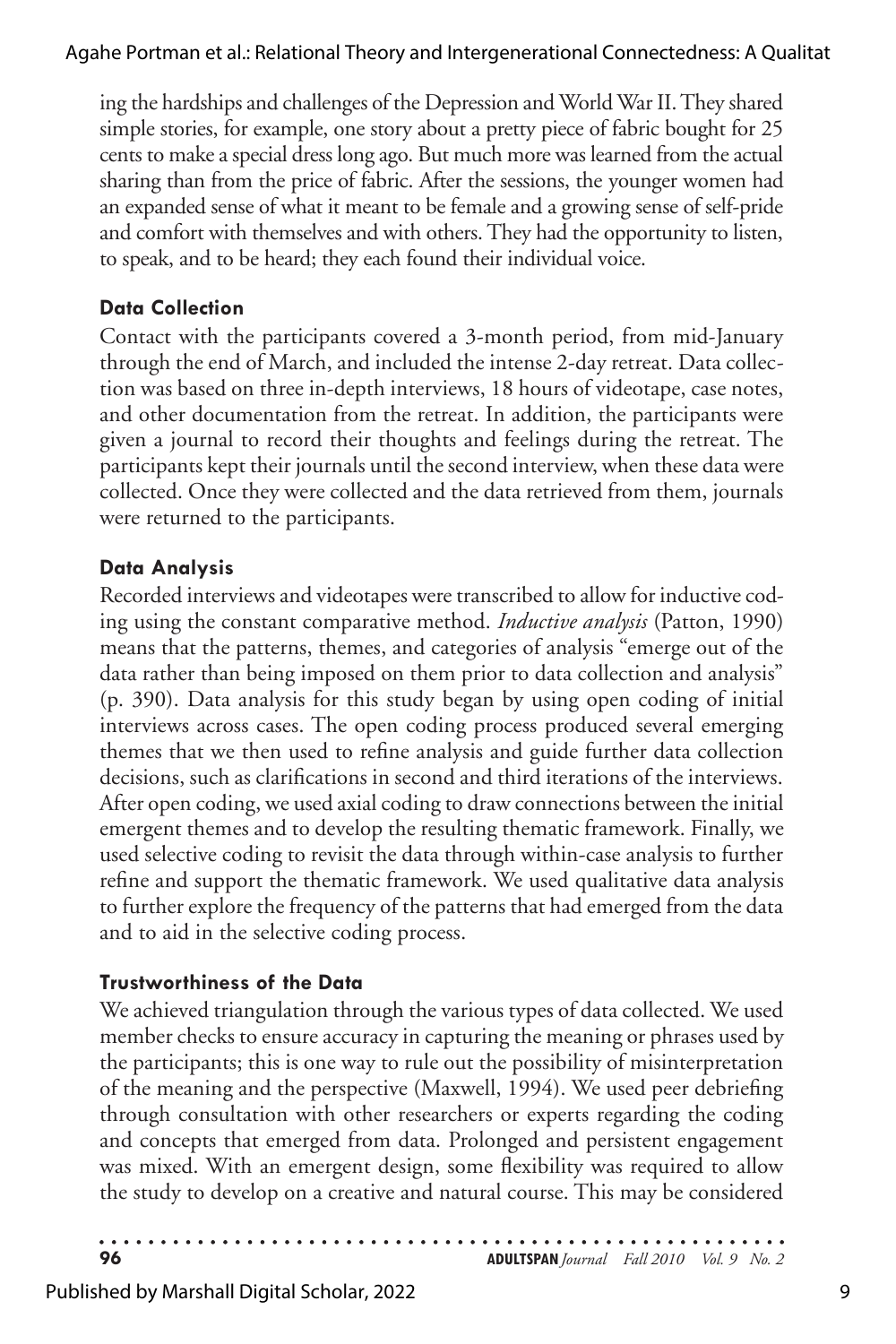a study limitation because the length of time for contact with participants was not prolonged, yet it was consistent. An audit trail of the data was maintained and secured to allow for reexamination and reevaluation of the data.

## **RESULTS**

Four central themes emerged from this study: two related to the common experience of the adolescents and the older women and two uniquely related to the experience of the adolescents. The common central themes were the uniqueness of the singlegendered experience and the openness generated through lack of formal relationships between participants. Central themes related specifically to the adolescents' experience were growth through connection with older women and new awareness through connection with other female adolescents. Within these central themes, subthemes also emerged. The adolescents disclosed that the intergenerational storytelling group retreat was beneficial in increasing their self-confidence, comfort with self, openness with others, and risk taking. The adolescents also stated that the experience led them to be less judgmental of others who were different from them. The older women shared that they felt a sense of pride in the progress of women, a personal instillation of hope, an increase in personal risk taking, and a sense of rejuvenation.

## **Single-Gendered Experience**

The retreat was markedly different from other group interactions that the participants had previously experienced, whether such gatherings had occurred at church camps or school events. The participants noticed a unique atmosphere at the retreat. Previous events had always included the presence of male adolescents and/or men. Participants stated that because of the type of environment that we created for the retreat, they felt free to express their distinct opinions and thoughts, to speak with their own voice. A special atmosphere was created through the single-gender experience that was related to the issue of voice and the expression of each participant's voice. One of the adolescents addressed this topic in her journal.

Now that I am back at school, I am paying closer attention to my friends and their stories. I think it's really cool how much I learned about other girls my age, in general, from the talks we had over the weekend. I guess I didn't realize how many of the same problems we all face, or have faced in the past. If all women and girls talked as openly about things as this group did, we/they would find many problems much more easily dealt with. It really helps me to see how other women and girls overcome their difficulties, so that I can better handle mine in the future.

## **Advantages of Gathering Group Members Not Related as Family**

The women and adolescents also commented that the open environment was further enhanced by the fact that group members were not family members.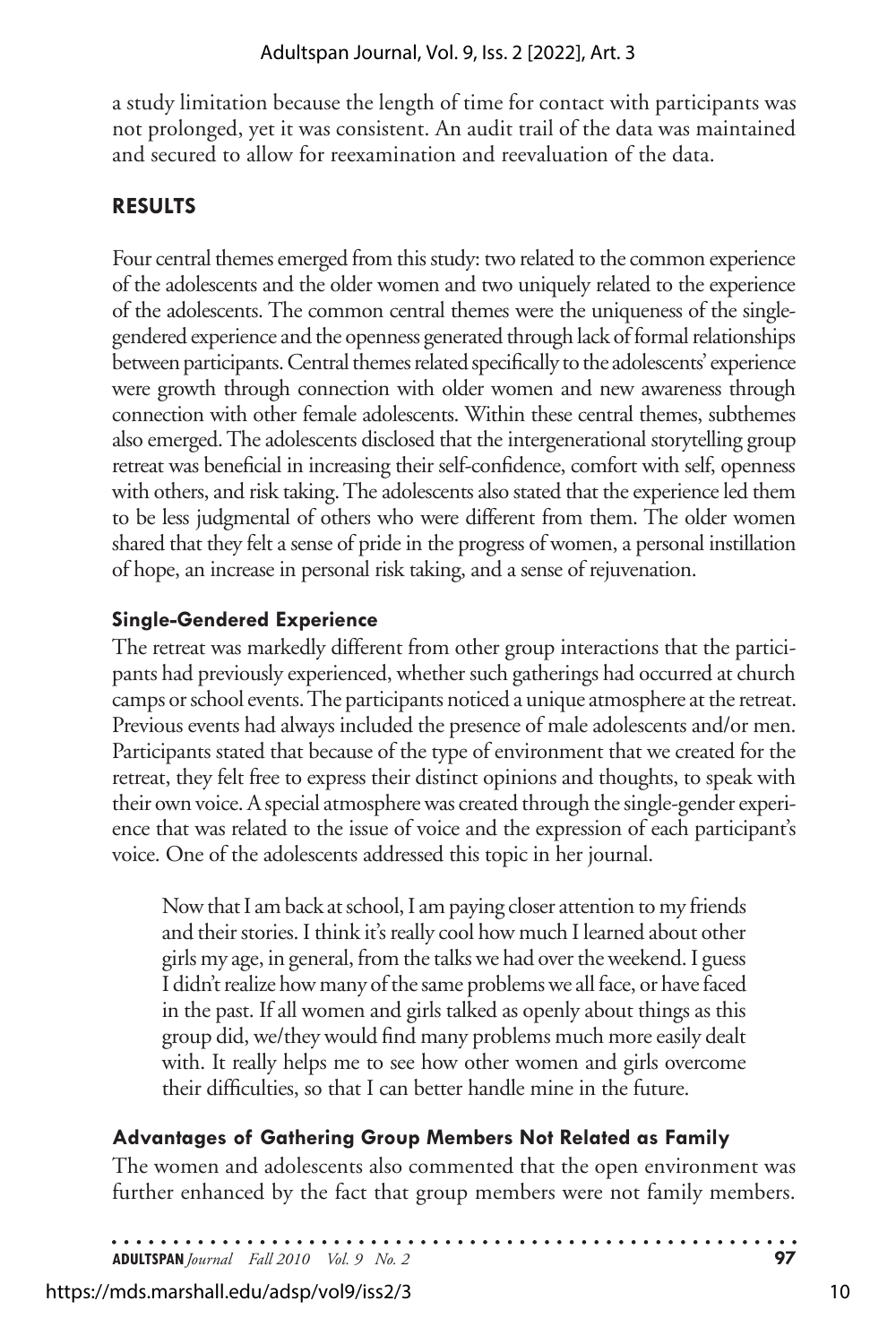This allowed the participants to speak for themselves without reservation. They stated that if family members had been present at the retreat, they might have moderated comments because of family expectations or boundaries. The group came to view the common denominator as being female, not daughters, or granddaughters, or mothers, or grandmothers. One of the adolescents said,

I thought it was really fun and I enjoyed talking to the older ladies. It's not like they are your parents or anything, so you could say whatever you wanted to and you didn't feel embarrassed or anything. So you could say whatever you wanted to, and it was OK.

One of the older women said,

But here I was with a group of new girls to me . . . and they would talk, but I felt no real responsibility towards them, like I do my grandchildren, I was happy to share with them, but I didn't feel that responsibility to them. But as I said in my thing [journal], if anybody had wanted an adopted grandmother, I would've been glad.

## **Younger Women Connecting With Older Women**

The adolescents (the names used are pseudonyms) grew to respect and listen to what the older women said. One example of this was regarding the role of hope. Joan (one of the older women) had talked about how important it was to have hope, and in a journal entry, Rosalie (one of the adolescents) remembered that and applied it to her classmate who had given up on trying to do her math homework.

She doesn't benefit at all [talking about the homework]. I told her that I wasn't going to help her unless she helped herself first. Basically told her if she couldn't do it I would help her, but that I wasn't going to give her the answers and I wasn't going to give her my paper. . . . Before I had always given her the answer. I kind of related it to what Joan said, that there is always hope. I knew she was intelligent and, um, but she never applies herself.

Many of the adolescents referred to the older women as being as close as family. The adolescents discussed many issues and topics with the older women that they had not talked about with their own family. I (first author) knew that soon after the retreat, all the adolescent participants received e-mailed Valentine's Day cards from Mary and Claire. The young women were thrilled. One of the things that surprised the young women was how technologically advanced these older women were on the computer. Even Claire, at the age of 80, had e-mail. Mary was surprised at everyone's response and said, "Well we are not dead you know!" The adolescents were very comfortable with and accepting of

. . . . . . . . . . . . . . . **98 ADULTSPAN***Journal Fall 2010 Vol. 9 No. 2*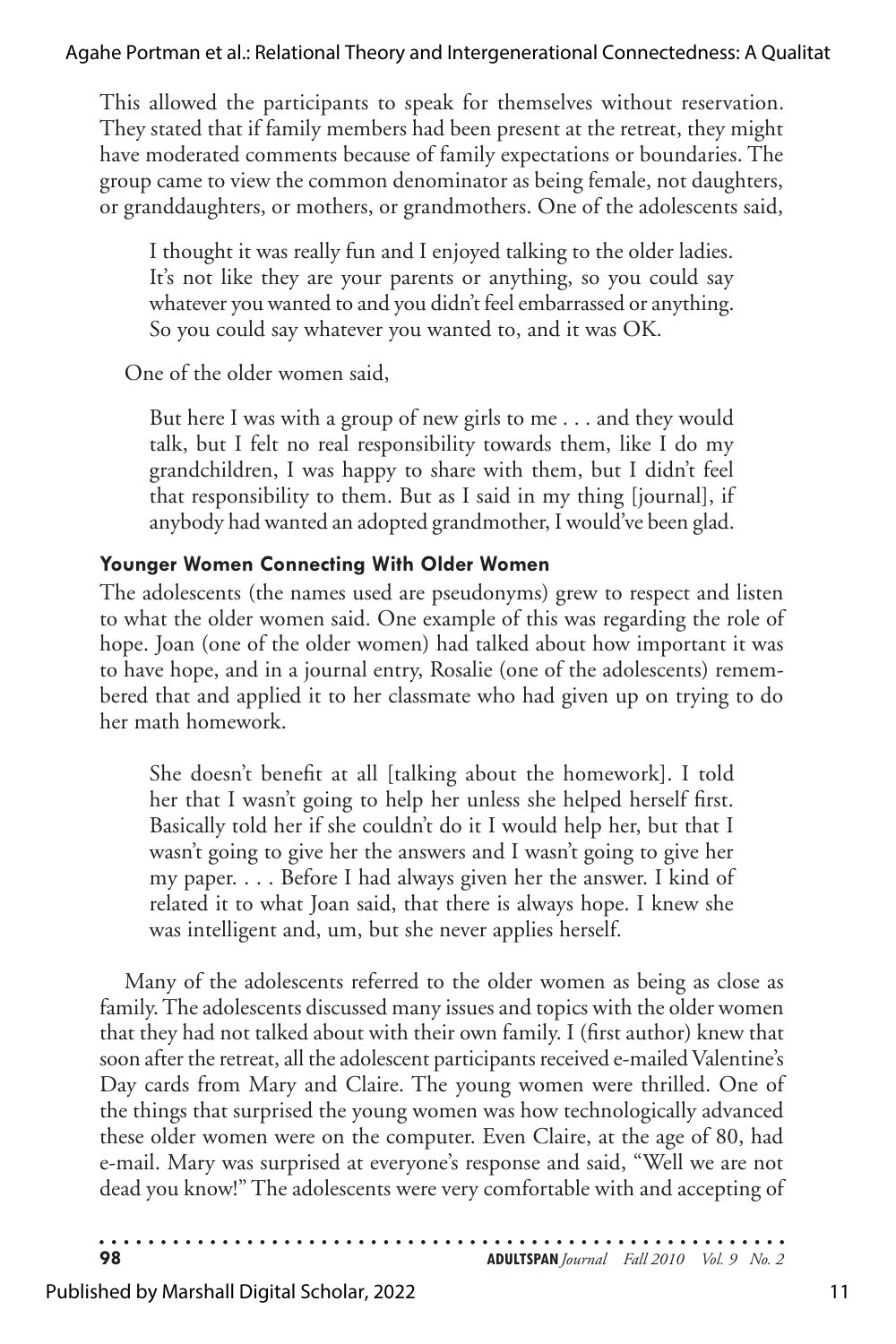the older women. It appeared that many of the adolescents' stereotypes about older people were shattered during the weekend.

One particular exchange that occurred during one of the last story times was a reflection on the different challenges in different generations. Mary (one of the older women) said, "Every generation had their problems, whether it was the Depression, or the war, and yours is going to be drugs and crime, everybody has their problems." Nadine (another older woman) went on to add that

We endure because we had to endure things like the Depression, and we can't even talk about it or paint a picture of it because it was so hard. We had to live with it. Then you looked forward to better times, and meeting the right guy, and getting married. But then Pearl Harbor happened, and I was married in 1943, and our little girl was born in 1944, and [my husband] came home in 1946. And every morning [we heard] someone else was dead. Then the Eisenhower years, and it was peaceful. We had to be tough, so maybe you girls are just going to be tougher than we are. There is hope if [you girls] endure.

The young participants felt special after Nadine said this to the group; you could see them sit a bit straighter and perhaps they felt they were up to the challenge. If the older women had survived so much, so could they. Maybe the younger women would be stronger than the older women, because the challenges that they faced—drugs and the pressures to be sexually active and to look a certain way—were different. It would require great strength from the adolescents to "endure" and have hope that things would get better.

Toward the end of the retreat, Mary asked the young women if they would have liked to have grown up during her time. The case she made was that there was no need to lock doors and that young women were safe to roam around freely, but that it was not the case today; young women were not safe. Mary mentioned several of the issues that had emerged in the retreat talks, such as drug busts, metal detectors in the junior high schools, and the pressure to engage in sexual activity. Natalie, the youngest participant in the room, was the first to respond. She said that she would not have liked living during the period when the older women were growing up, partly because you could not wear pants to school. Natalie said that she knew more about her body than the older women did growing up, and she perceived that she just had more freedom. Mary said that they did not know about freedom back then, to which Natalie responded that she did know about it, so she wanted it!

#### **Female Adolescents in Connection**

In their journals and in their interviews, the adolescents continually mentioned how wonderful it was to spend time with other young women in an open and safe environment. They referred to the judgmental attitudes and the rigid structure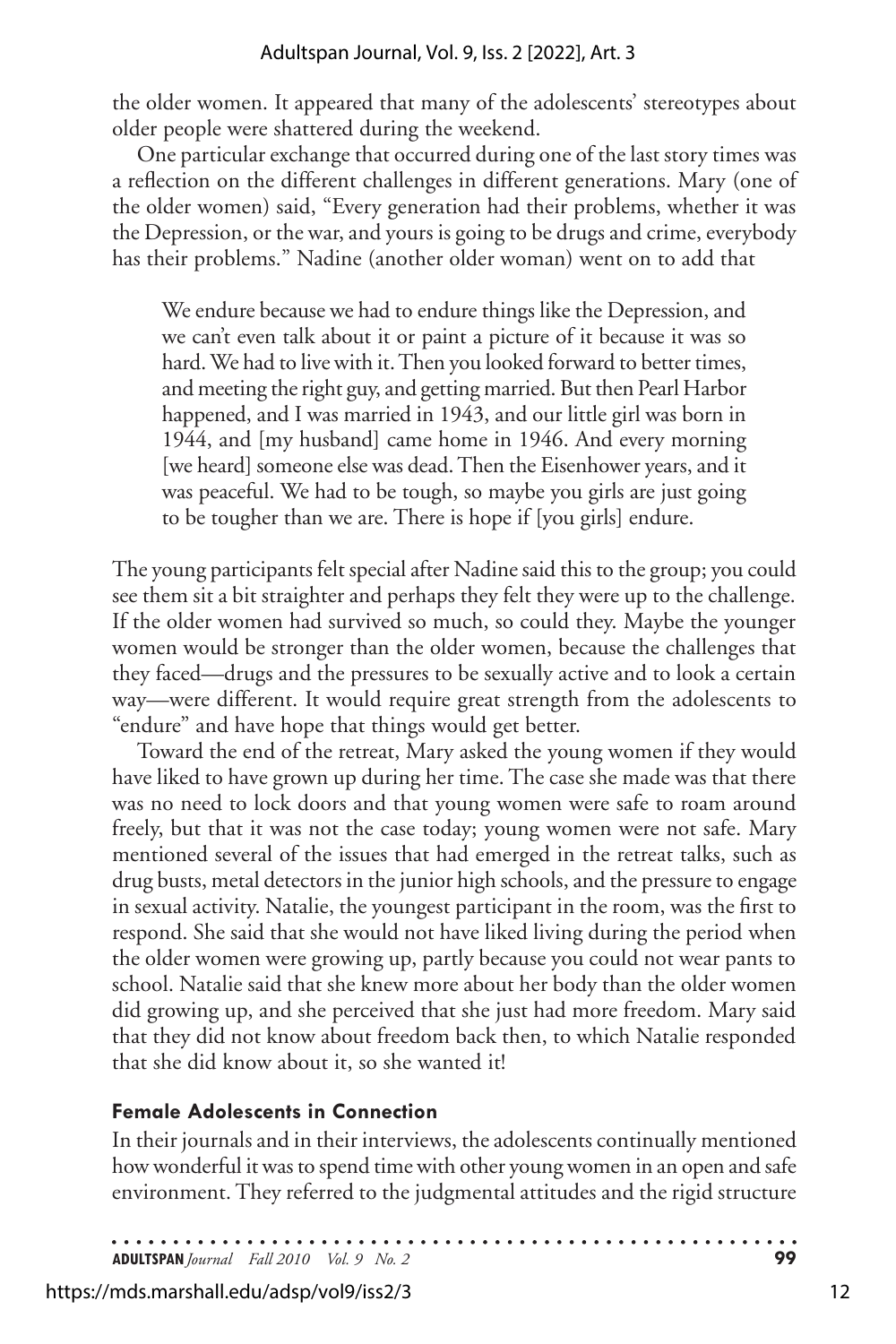of groups in school and said that you could not be yourself or be different and be accepted. All of the adolescents commented several times on the diversity of the young women present at the retreat. At first I was puzzled, so I asked them to explain. The seven adolescents represented variety in their heritage, in religious, and socioeconomic backgrounds and in rural versus urban backgrounds, but this was not their point of reference. When they glanced around the room at that first encounter, they saw young women whom they would not have normally included in their groups at school—young women who dressed, talked, or looked different from their usual friends. The bonds that the young women created, once they began to listen to each other, provided a powerful lesson regarding judging and exclusion.

What seemed to be important to the adolescents was their common experience. One of the journal entries stated, "I visited with some of the girls there and they talked about the freedom they felt there. Felt so good there. Talked about the stress you see girls under these days." Lynn said about adolescents at her school,

I can't help thinking that a lot of the girls at school here could use a weekend or two like the one we spent . . . spending the weekend with these women and girls really helped to relate to my friends back home. . . . I really don't know what they think about things. I mean, they have to have opinions, but they rarely talked about them.

## **CONCLUSION AND IMPLICATIONS**

The intergenerational storytelling group retreat provided an excellent vehicle for connecting female adolescents and older women in a meaningful way. Both the adolescents and the older women were able to make connections from the group experience to their own lives. Four central themes emerged: two common to both older women and adolescents and two unique to the adolescent experience. Both adolescents and older women identified themes related to the uniqueness of a single-gendered experience and the value of the gathering participants who were not related as family members. The central themes emerging from the adolescent experience included connection with older women and connection with other female adolescents. Furthermore, the adolescents found the experience beneficial in increasing their self-confidence, comfort with self, openness with others, and risk taking. The adolescents also stated that the experience led them to be less judgmental of others who were different from them. The women reported feeling a sense of pride in the progress of women, a personal instillation of hope, an increase in personal risk taking, and a sense of rejuvenation.

Researchers have stated that girls and adolescents often lose their voice or ability to state strong emotions or thoughts or to challenge others when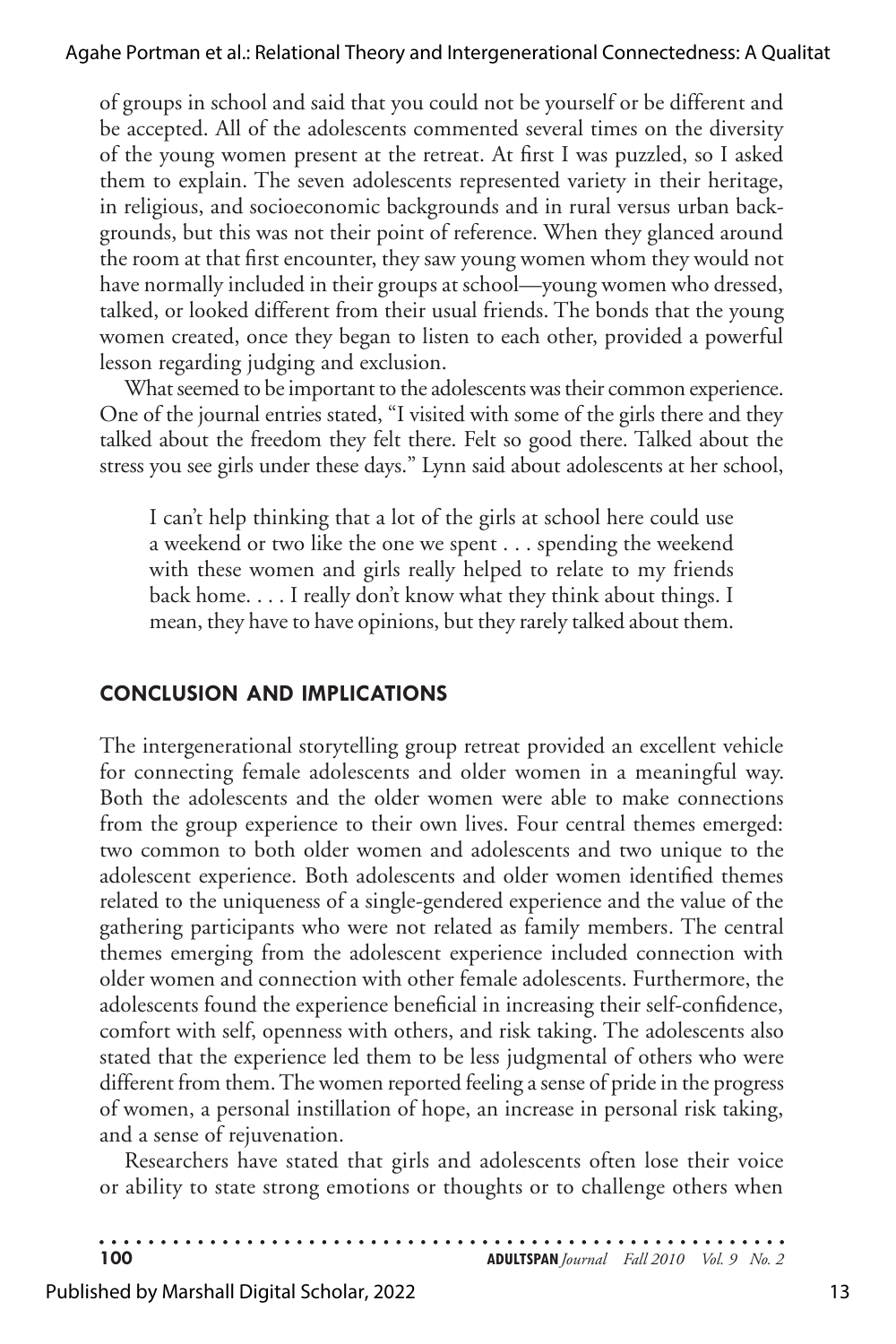they disagree (e.g., Gilligan, 1982). Rather, during this developmental time, they become confused about how they should look and what they should say (Belenky et al., 1997; Brown & Gilligan, 1992; Gilligan et al., 1991; Taylor et al., 1995). The intergenerational storytelling group retreat experience assisted the adolescent participants in retrieving their voice and putting it to use. As indicated in their journals and interviews, every adolescent had a story to share regarding personal inner strength that they felt was gained from the retreat. Each story involved a choice they had made that they would not have made before the retreat. These choices included speaking up about something they felt strongly about or simply reaching out to another person in conversation. The adolescents stated that these choices were possible because they had the opportunity to talk openly and freely in an atmosphere in which they felt safe and free from others' judgment.

This research demonstrates that the intergenerational storytelling group retreat and the narratives shared provided an opportunity for both older women and female adolescents to share and listen to other females. This experience had a positive and beneficial influence on both the adolescents and older women. Six weeks after the experience, at the third interview, participants indicated that impressions from the weekend were still influencing their sense of self. A follow-up study would determine the residual impressions of the retreat and determine if any of the relationships established between the participants had endured. Findings that emerged from the data indicate that further research might be beneficial to explore social groups within the adolescent participants' junior high and high school settings. From the adolescents' comments, it appeared that these groups have become more rigid during the last few decades. A further examination of this phenomenon may provide insight into the workings of relationships and self-esteem in this age group.

The intergenerational storytelling group retreat concept may be useful in a variety of settings. Perhaps within a wide spectrum of diverse communities, which might include cultural, ethnic, religious, urban and rural, the intergenerational storytelling group retreat may be of benefit to any persons seeking to provide a meaningful connection and who seek to build community and enrich the life experience.

#### **REFERENCES**

Avnet, J., & Lear, N. (Producers), & Avnet, J. (Director). (1991). *Fried green tomatoes* [Motion picture]. United States: Universal Studios.

Banks-Wallace, J. (1998). Emancipatory potential of storytelling in a group. *Journal of Nursing Scholarship, 30,* 17–21. Belenky, M. F., Clinchy, B. M., Goldberger, N. R., & Tarule, J. M. (1997). *Women's ways of knowing: The development of self, voice, and mind*. New York, NY: Basic Books.

Brown, L. M., & Gilligan, C. (1992). *Meeting at the crossroads*. Cambridge, MA: Harvard University Press. Crimmens, P. (1998). *Storymaking and creative groupwork with older people*. London, England: Jessica Kingsley.

Divinyi, J. E. (1995). Storytelling: An enjoyable and effective therapeutic tool. *Contemporary Family Therapy, 17,* 27–37.

. . . . . . . . . . . . . . . . . . . . . . . . . . . . . . . . **ADULTSPAN***Journal Fall 2010 Vol. 9 No. 2* **101**

https://mds.marshall.edu/adsp/vol9/iss2/3